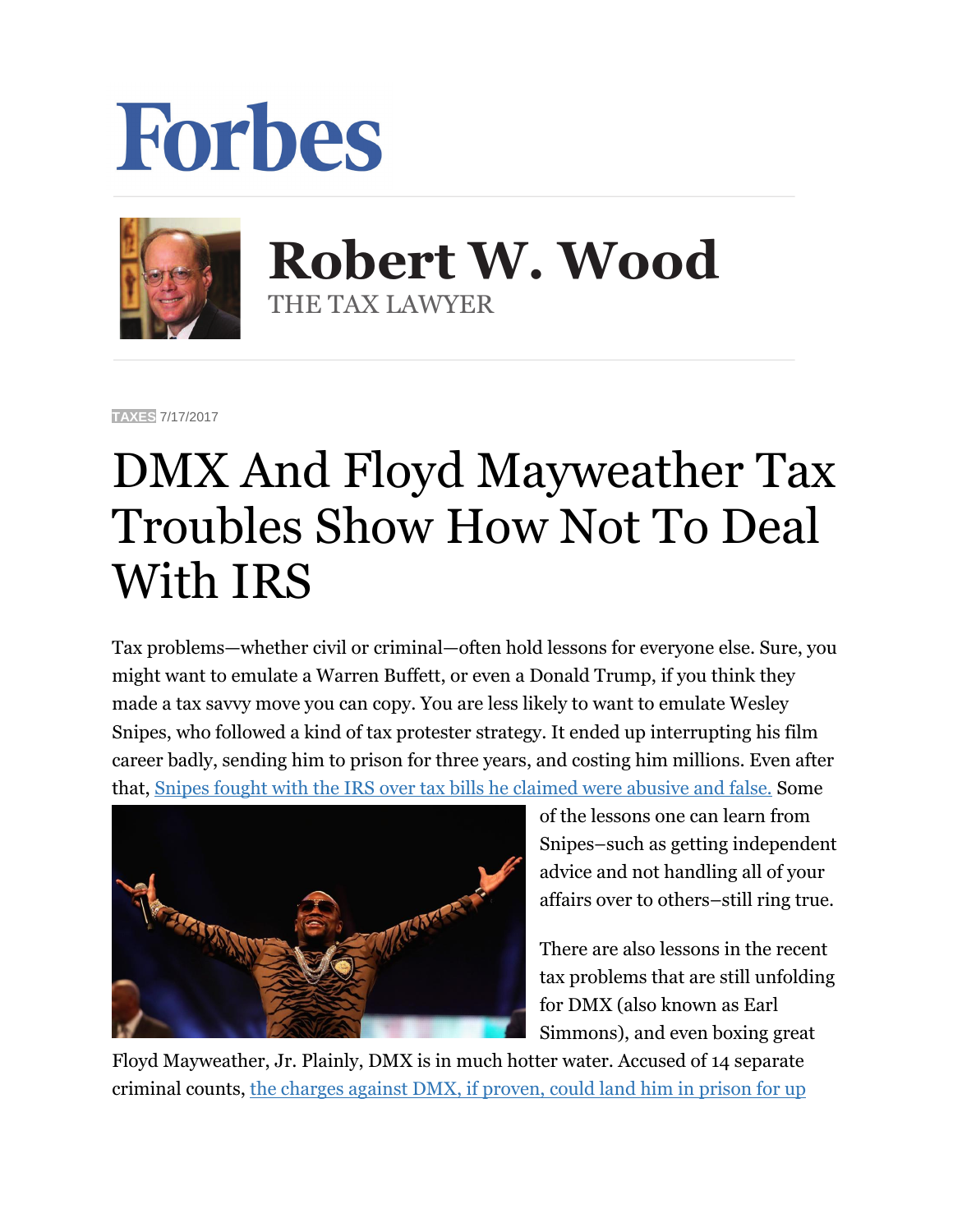to [44 years.](https://www.google.com/url?sa=t&rct=j&q=&esrc=s&source=web&cd=1&cad=rja&uact=8&ved=0ahUKEwjGuc_bqY7VAhVEyj4KHc-EDE8QFggiMAA&url=https%3A%2F%2Fwww.forbes.com%2Fsites%2Frobertwood%2F2017%2F07%2F14%2Frapper-dmx-is-charged-with-irs-tax-evasion-could-face-44-years%2F&usg=AFQjCNER6IEZNGzlE9DmSJNsWS3C_1ZJrA) The charges include corruptly endeavoring to obstruct and impede the due administration of Internal Revenue Laws, evasion of payment of income taxes, evasion of assessment of income tax liability, and failure to file a U.S. individual income tax return.

DMX has pleaded not guilty, but these cases are tough to win with the kind of evidence prosecutors are likely to have. In the past, DMX served time in jail for drug possession, felony theft, dog fighting, reckless driving and failing to pay child support. But these new and serious charges go back to tax scuffles he had with the IRS many years back. They involve \$1.7 million in alleged tax liabilities that I'll bet DMX now wishes he had paid. The indictment alleges that Simmons' earnings from musical recordings and performances from 2002 through 2005 meant that he owed federal income tax liabilities of approximately \$1.7 million. Those early liabilities went unpaid.

Then, in 2005, the IRS began efforts to *collect* on these unpaid tax liabilities. That's when Simmons' alleged conduct went from bad to worse. Plus, from 2010 through 2015, Simmons earned over \$2.3 million. Even so, prosecutors say he did not file tax returns for those years. Instead, prosecutors say he orchestrated a scheme to evade payment of his outstanding tax liabilities. He maintained a cash lifestyle, and avoided using personal bank accounts. He even used the bank accounts of nominees, including business managers to pay personal expenses. Simmons would get his manages to accept the royalties, and then give Simmons cash, the feds allege. Any kind of duplicity is likely to hurt his defense badly.

As for Mayweather, his case may be more cash mismanagement than anything else. His tax case is civil, and appears to only be about taxes that he *admits* he owes. Well, his public statements say he gave the IRS \$26M, but seems to ask how the IRS could possibly want more! Yet the timing suggest that these are not tax bills after an audit. Mayweather presumably filed his 2015 tax return in 2016, but only sent the IRS part of the money. It is easier to understand a surprise and a shortfall where the IRS says you owe *additional* taxes. Sure, most of Mayweather's income is probably via contract, without tax withholding, and maybe he was somehow surprised at the size of his 2015 tax bill.

However, you would think that his team of advisers and professionals would make sure that the amounts anticipated for that's year's taxes would be reserved for that purpose. If you are investing, you arguably shouldn't tie up money you must pay the IRS